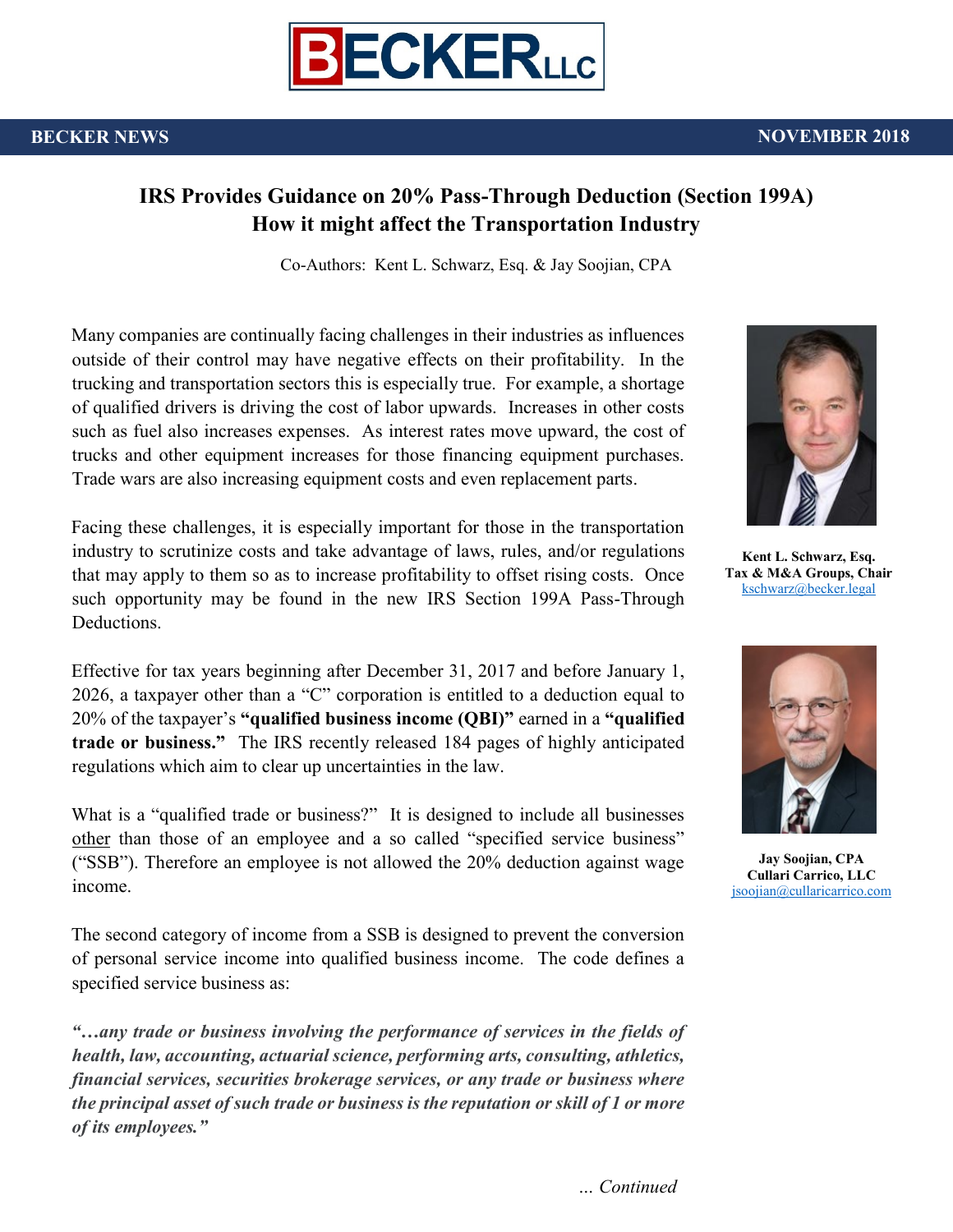

#### **IRS Provides Guidance on 20% Pass-Through Deduction…**

## *And "…any trade or business which involves the performance of services that consist of investing and investment management, trading, or dealing in securities."*

Thus, a trucking company, freight broker, logistics company, warehousing business, limousine or busing company would be considered a "qualified trade or business".

What is qualified business income? Once a taxpayer established they are a qualified trade or business, they must determine the qualified business income for each separate business.

Qualified business income is defined as the net amount of qualified items of income, gain, deduction and loss with respect to a qualified trade or business that is effectively connected with the conduct of a business within the United States. Qualified business does not include, however, certain investment related income such as for example, with some exceptions:

- Short or long-term capital gain or loss
- Dividend income
- Interest income
- Net gain from foreign currency transactions

In addition, qualified business income does not include:

- Reasonable compensation paid to an "S" corporation owner
- Guaranteed payments paid to a partner

The decision to exclude wages paid to a shareholder and guaranteed payments to a partner from qualified business income put these entity types at a disadvantage relative to sole proprietors at certain income levels. Since guaranteed payments are not considered wages, an S-corporation may allow for a higher wage limit (described below) than a similarly situated partnership or LLC.

# **Determining the 20% Pass-Through Deduction**

### **W-2 and Qualified Property-Based Limitations Based on Taxable Income**

A taxpayer other than a "C" corporation is entitled to a deduction equal to 20% of the taxpayer's "qualified business income" earned in a "qualified trade or business."

*… Continued*

**NEW YORK NEW JERSEY PENNSYLVANIA CALIFORNIA**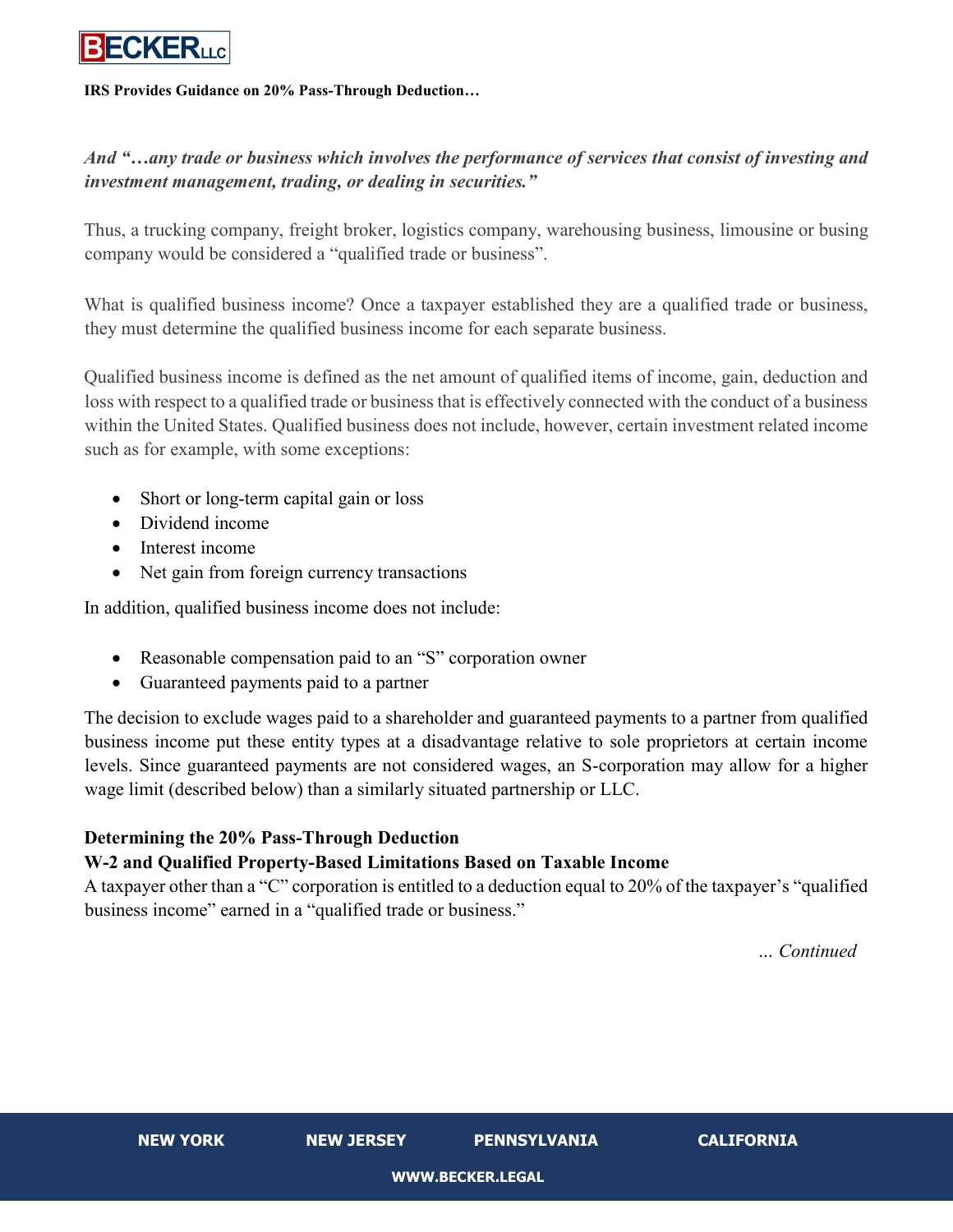

#### **IRS Provides Guidance on 20% Pass-Through Deduction…**

The deduction is limited for taxpayers with income in excess of a threshold (\$315,000 for married and \$157,500 for all others), however, to the greater of:

- 50% of the W-2 wages or
- The sum of 25% of the W-2 wages plus 2.5% of the unadjusted basis immediately after acquisition of all qualified property. Note that fully deprecated assets in some cases can be counted. Land is not considered qualified property.

The resulting deduction is then subject to a **second limitation** equal to 20% of the excess of:

- The taxable income for the year, over
- The sum of net capital gain

The purpose of this overall limitation is to ensure that the 20% deduction is not taken against income taxed at preferential rates.

*Example: In 2018, Taxpayer A generates \$400,000 from his trucking business. Taxpayer A and his wife file joint returns. In addition to the \$400,000 of qualified business income from his trucking business, the married couple have \$100,000 of long-term capital gain and \$30,000 of deductions, resulting in taxable income of \$470,000. The Section 199A deduction is limited to the lesser of \$80,000 (20% of \$400,000) or \$74,000 (20% of \$370,000, the excess of taxable income over net capital gain of \$100,000).*

### **EXCEPTION to W-2 and Qualified Property-Based Limitations Based on Taxable Income**

The above limitations do not apply when taxpayer has taxable income for the year of less than \$315,000 (if married filing jointly, \$157,500 for all other taxpayers).

The deduction for taxable incomes below these thresholds is **only subject to the second limitation** noted above.

### **Taxpayers in a Specified Service Business**

These SSB taxpayers can only take a full deduction if taxable income is less than the thresholds. A partial deduction is allowed when the thresholds are exceeded and will be completely phased out when taxable income reaches \$415,000 if married filing jointly and \$207,500 for all other taxpayers. Once the phase-out is reached no deduction is allowed for SSB's.

*… Continued*

**NEW YORK NEW JERSEY PENNSYLVANIA CALIFORNIA**